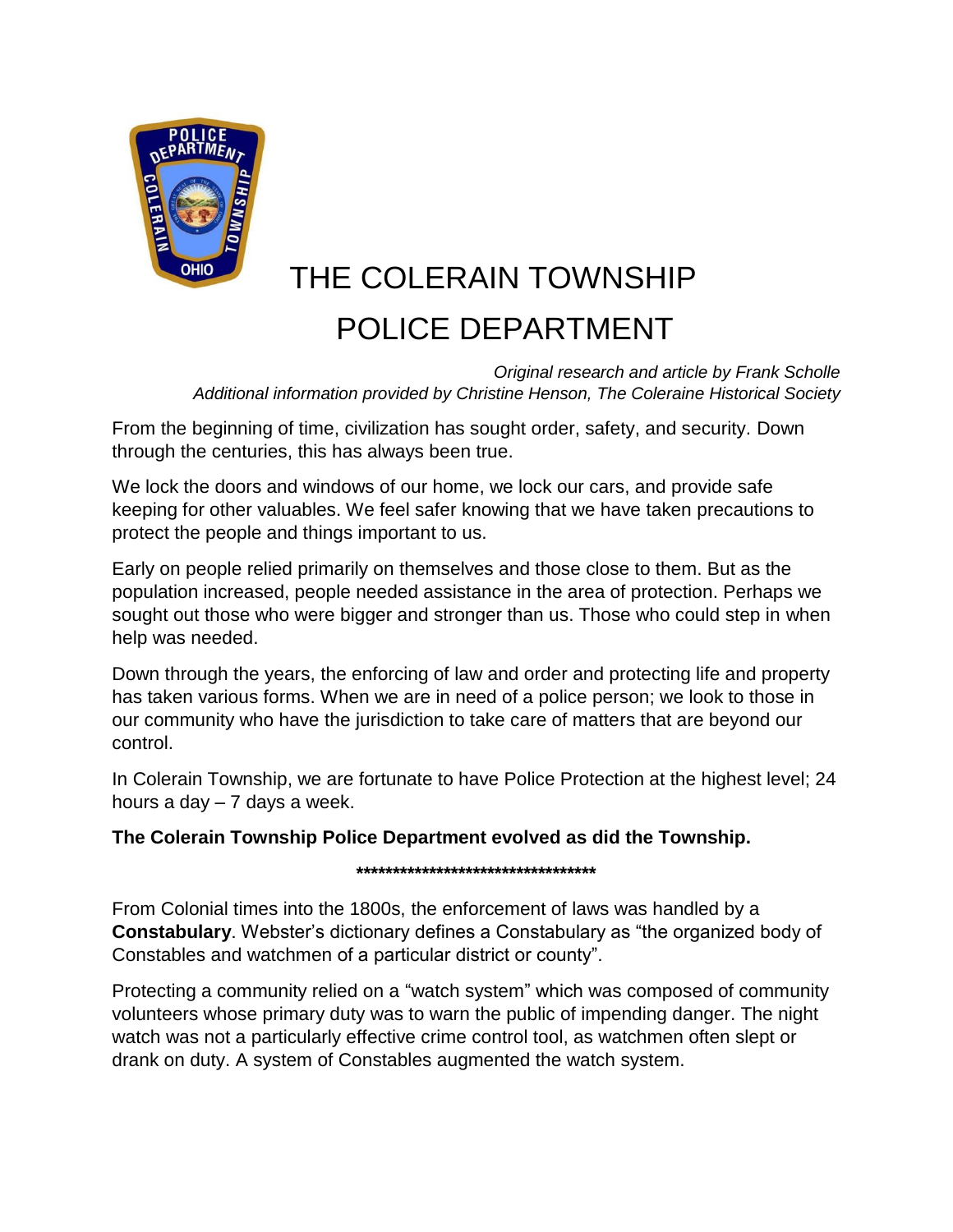Constables were appointed or elected at the local level for specific terms. They were not paid and many did not wear a uniform. Constables were considered official law enforcement officers, usually paid by the fee system for warrants they served. In addition to supervising night and day watchmen, Constables had a variety of non-law enforcement functions to perform as well, including serving as land surveyors and verifying the accuracy of weights and measures. It wasn't until the 1830s when the idea of a municipal police department emerged in the United States. There are still communities in the United States and even Ohio that still appoint Constables.

### *NOTE: read more about Colerain Constable John H. Willsey in another article*

\*\*\*\*\*\*\*\*\*\*\*\*\*\*\*\*\*\*\*\*\*\*\*\*\*\*\*\*\*\*\*\*\*\*\*\*\*

**In 1910, the largest Township in Ohio, Colerain Township,** was sparsely populated with about 4,000 people. It was primarily a farming community. By 1950, the population had doubled to almost 8,000 people. But after WWII, the number of people living in the Township, exploded to almost 30,000 by 1960.

**In the 1950s, Colerain Township's law enforcement was still being handled by a Constabulary.** CHARLIE LOSACKER is said to have been a part-time Constable in 1951. A future Police Chief of Colerain Township, BILL TERRELL, who was Charlie Losacker's son-in-law, joined him as a Constable in 1957 at the princely sum of \$1.00 an hour when on duty.

When a major problem arose, or the Constables were off duty; police from neighboring jurisdictions and the Sheriff's office helped to cover the Township.

One major problem was the jurisdiction of a Constable was limited. They could not write any tickets on State highways such as Colerain Ave. They were only permitted to write tickets on County roads for DUIs and vehicular homicides!

As the Township grew, the need for definitive jurisdiction became more and more apparent. CARL KESSEN, who was a part-time policeman in North College Hill, joined Losacker and Terrell in patrolling Colerain Township. DON FINLEY was next to join.

**In 1970,** BILL TERRELL went to the Township Trustees and asked for a defined police jurisdiction. It was granted. **BILL TERRELL became the first Police Chief of Colerain Township.** In 1977, when Bill retired, the Colerain Township Police Department had 15 officers (8 full time and 7 part time).

BUTCH FREY was Acting Police Chief for 9 months after Bill Terrell retired. **Frey was the first full-time Police Officer hired by Colerain.**

The Township then hired ROGER JOHANNES as Police Chief. While Johannes was Chief, the Department had some CETA people as Officers; but when the federal money ran out, the burden of funding was on the Township. The Township had limited funds and could not afford to keep all of the officers, so some were dismissed.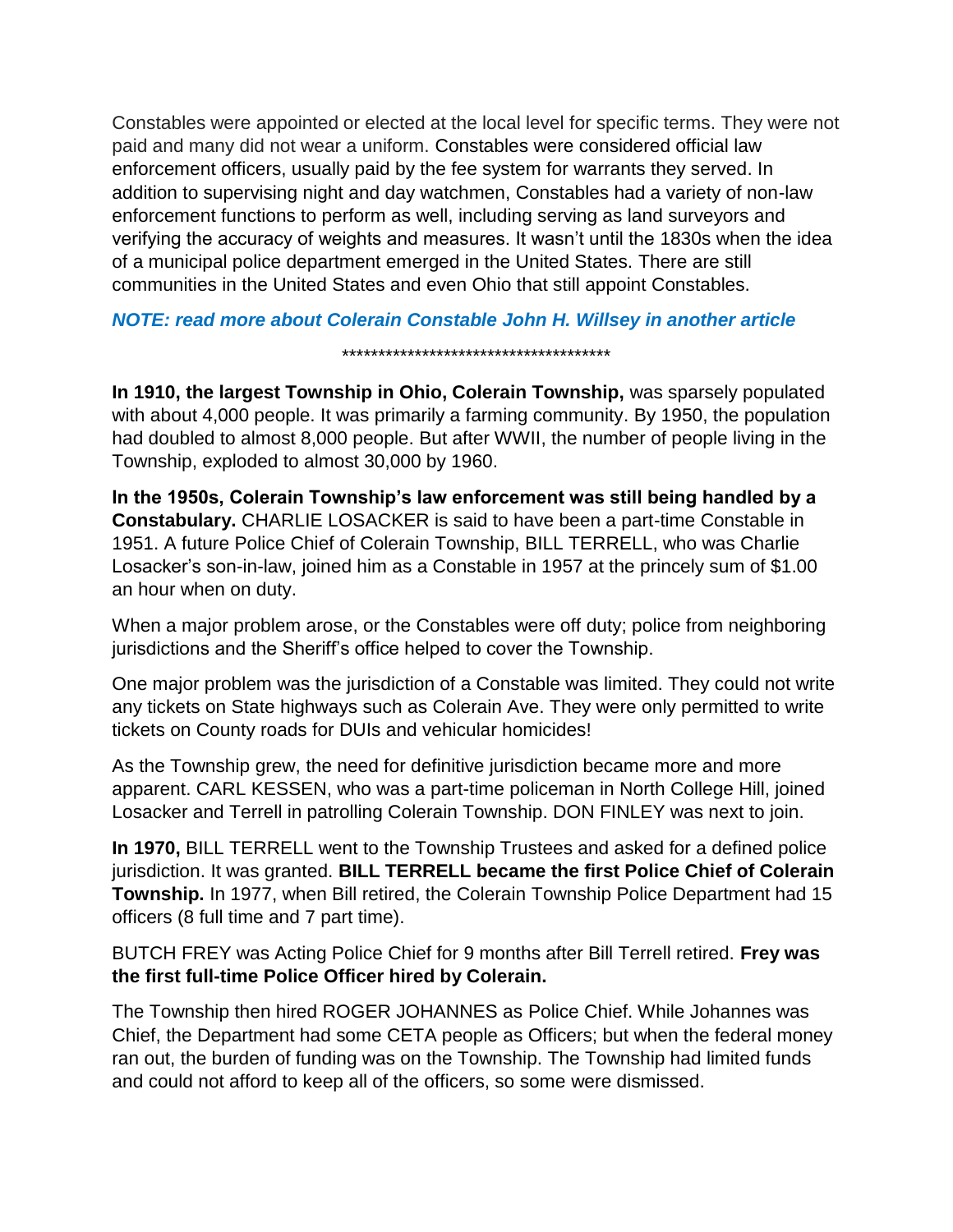NOTE: *The Comprehensive Employment and Training Act - CETA was a United States federal law enacted by the Congress, and signed into law by President Richard Nixon December 28, 1973 to train workers and provide them with jobs in the public service. The program offered work to those with low incomes. Full-time jobs were provided for a period of 12 to 24 months. The intent was to impart a marketable skill that would allow participants to move to an unsubsidized job. It was an extension of the Works Progress Administration (WPA) program from the 1930s. In 1982, CETA was replaced by the Job Training Partnership Act*

# **In January 1986, by vote of the Township Trustees, the Colerain Police Department was disbanded.**

It did not take long, after disbanding the Police Department, for problems to arise. A combined resident-government-sheriff's office review committee was formed. This committee concluded that Colerain Township was just too large to rely on the Hamilton County Sheriff's Department and neighboring communities for law enforcement. The Trustees voted to put a Police Levy on the ballot for Colerain residents to decide. **Voters passed the first Police levy in November 1986.** And in January 1987, ED PHILLIPS was hired as Police Chief. *What a difference a year makes!*

ED PHILLIPS "succeeded" Roger Johannes as Chief and served from 1987 to 2001. Phillips was charged with rebuilding the Police Department.

STEVE SARVER was selected as Police Chief from a pool of 20 candidates. He was with the Cincinnati Police Department for 25 years, and served as Chief of the Amelia Police Department for 1 year. Sarver served from 2001 to 2007.

DAN MELOY was promoted to Police Chief in January 2008. Dan was a graduate of Colerain High School, was a paratrooper in the U.S. Army, then rose through the ranks in the Colerain Police Department to become its Chief. Meloy then served as Township Administrator.

MARK DENNEY is the current Colerain Police Chief. Mark was raised in Colerain and graduated from Colerain High School. After serving as a Cheviot Police Officer, like Chief Meloy, Mark Denney also rose through the ranks to become Chief in January 2014.

#### \*\*\*\*\*\*\*\*\*\*\*\*\*\*\*\*\*\*\*\*\*\*\*\*\*\*

#### **Down through the years there have been tremendous changes.**

LOCATION - For many years, the Police Department was located in a back office at 4725 Springdale Road – present home of Police Impound Lot and Coleraine Historical Society. They had one small room in the back garage before expanding to the second flood. Expansion continued and the Police Department moved into a small one room office trailer with a "holding cell" made of fencing. Next came a larger 2 room trailer before moving to shared quarters with the Dunlap Fire House at Kemper and Old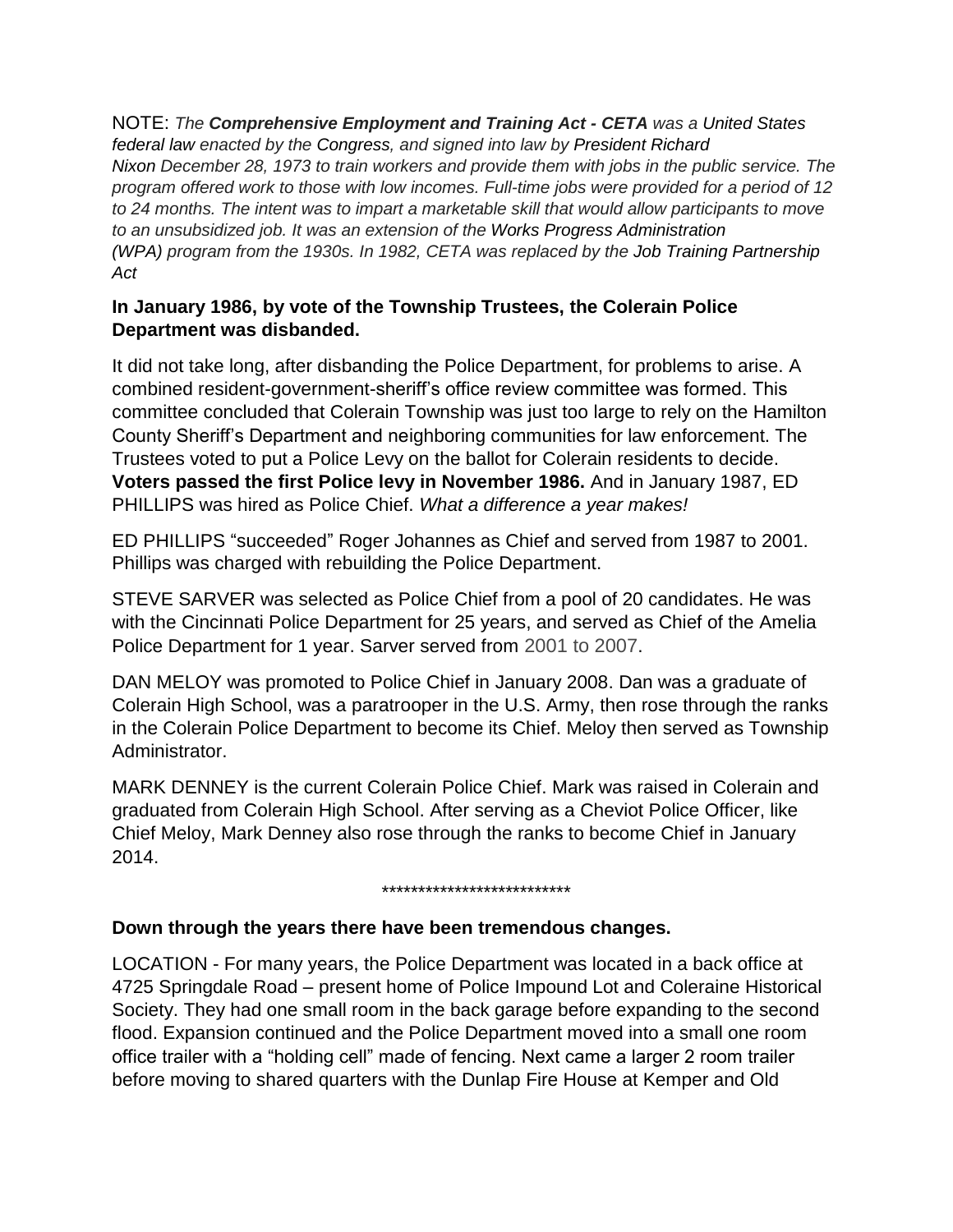Colerain. What a palace the "new" Administration Building must have felt like when they moved into the east wing in 1994.

COMMUNICATION – Communications began with the Township Police having their own low band radio in their patrol cars. This band also tied the Police, Fire and Maintenance Departments together so they could talk to each other. Inside the Police offices, you could not communicate with the dispatcher from just anywhere; you had to move around to make contact.

Next came portable radios. Still on a low band system with short antennas, which really did not work well. Communications improved with the change to high band radios with 8 channels.

When computers were put in the Police Station and patrol cars, it was no longer necessary to go through a dispatcher for everything. Now from patrol cars, officers can receive run information and check license plates.

UNIFORMS – In the beginning, Township Trustees provided the police uniforms: 2 summer and 2 winter; but the care and maintenance was up to the individual officer. The State and County told the Township the makeup and colors of the uniform. The Township issued officers a .38 caliber hand gun; but most officers bought and carried their own weapon - a .38 or .357. Officers today carry 9MM handguns. Officers must be bonded to carry a firearm; but the Township covers the special liability insurance.

Bullet proof vests were introduced in the 1970s. They were heavy and uncomfortable to wear. Today they are lighter in weight and provide greater protection. In early 2019, the Trustees authorized purchase of new bullet proof vests.

PATROL CARS – In the early days, officers painted their own police cars. The cars were white with a blue top, to distinguish them from the Sheriff's cars. The Township residents want a car they can recognize.

PERSONNEL – The department currently employs 56 Officers and 12 Support Staff.

AWARDS – Awarded every 3 years, the Colerain Police Department has received the CALEA Accreditation 5 times – 2005, 2008, 2011, 2014, and 2017; the "With Excellence" designation as awarded the last 3 times.